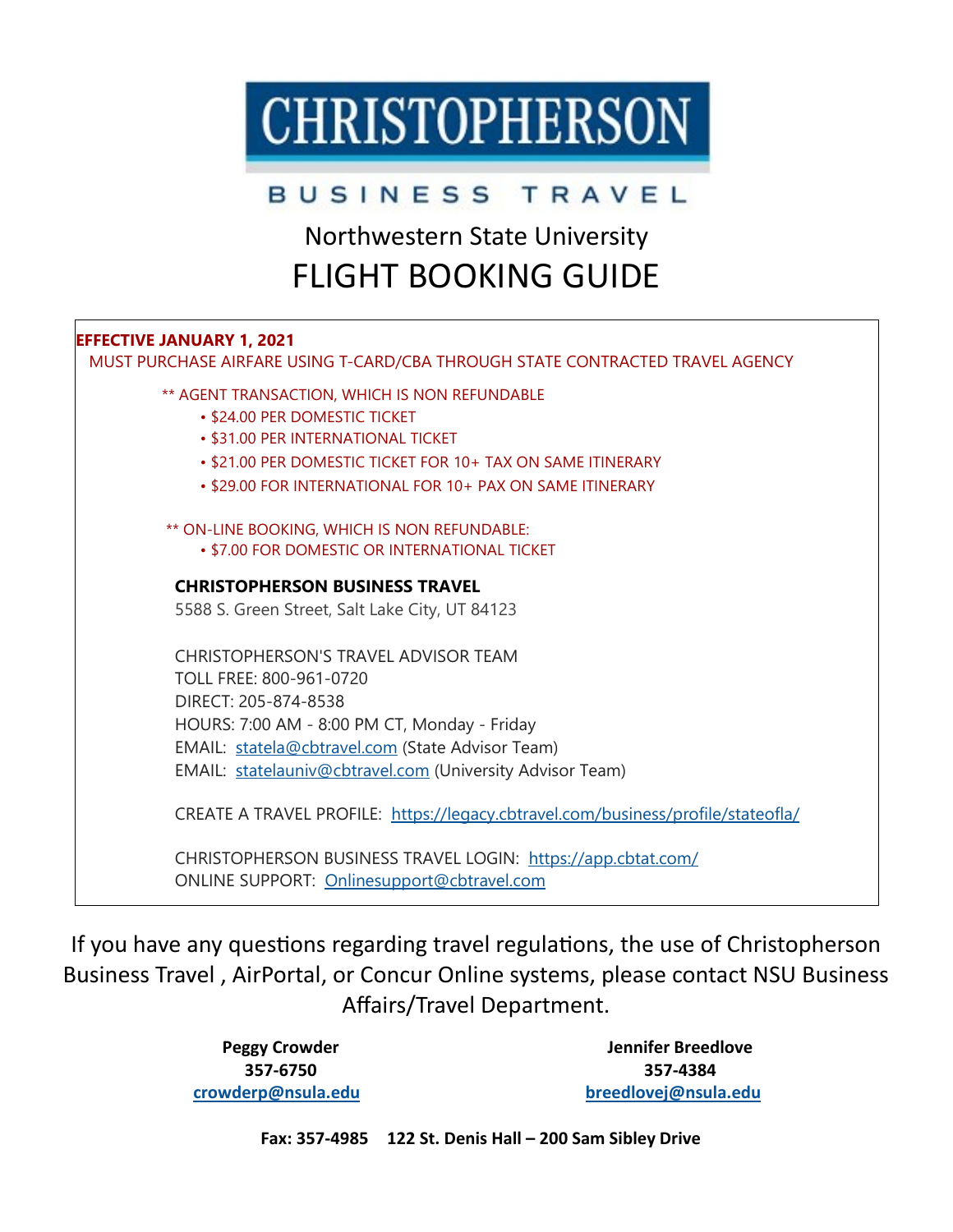| <b>CHRISTOPHERSON</b>                                                                              |                                             | <b>Meetings &amp; Incentives</b><br><b>Business Travel</b>                                                                               |                    | <b>Contact Us</b> |
|----------------------------------------------------------------------------------------------------|---------------------------------------------|------------------------------------------------------------------------------------------------------------------------------------------|--------------------|-------------------|
| <b>BUSINESS TRAVEL</b>                                                                             |                                             |                                                                                                                                          |                    | SCARON            |
| Home > Business Travel > Integrated Travel Technology > State of Louisiana - Create Travel Profile |                                             |                                                                                                                                          |                    |                   |
| <b>CREATE TRAVEL PROFILE</b>                                                                       |                                             |                                                                                                                                          |                    |                   |
|                                                                                                    |                                             |                                                                                                                                          |                    |                   |
|                                                                                                    | <b>Personal Information</b>                 |                                                                                                                                          |                    |                   |
|                                                                                                    |                                             | Please enter your name as listed on your driver's license or passport.<br>TSA requires both Date of Birth and Gender as of March 1, 2009 |                    |                   |
|                                                                                                    | Prefix:                                     |                                                                                                                                          |                    |                   |
|                                                                                                    | *First Name:<br>Middle Name:                |                                                                                                                                          |                    |                   |
|                                                                                                    | *Last Name:                                 |                                                                                                                                          |                    |                   |
|                                                                                                    | Suffix:                                     |                                                                                                                                          |                    |                   |
|                                                                                                    | *Date of Birth:                             | (mm/dd/yyyy)                                                                                                                             |                    |                   |
|                                                                                                    | *Gender: OMOF                               |                                                                                                                                          |                    |                   |
|                                                                                                    | *Company E-mail:                            |                                                                                                                                          |                    |                   |
|                                                                                                    | <b>Home Address</b>                         |                                                                                                                                          |                    |                   |
|                                                                                                    | Address Line 1:                             |                                                                                                                                          |                    |                   |
|                                                                                                    | Address Line 2:<br>City:                    |                                                                                                                                          |                    |                   |
|                                                                                                    | State:                                      |                                                                                                                                          |                    |                   |
|                                                                                                    | Zip:                                        |                                                                                                                                          |                    |                   |
|                                                                                                    | <b>Work Address</b>                         |                                                                                                                                          |                    |                   |
|                                                                                                    | * Company Name: State of Louisiana          |                                                                                                                                          |                    |                   |
|                                                                                                    | Address Line 1:                             |                                                                                                                                          |                    |                   |
|                                                                                                    | Address Line 2:                             |                                                                                                                                          |                    |                   |
|                                                                                                    | City:                                       |                                                                                                                                          |                    |                   |
|                                                                                                    | State:                                      |                                                                                                                                          |                    |                   |
|                                                                                                    | Zip:                                        |                                                                                                                                          |                    |                   |
|                                                                                                    |                                             |                                                                                                                                          |                    |                   |
|                                                                                                    | <b>Credit Card Information</b>              |                                                                                                                                          |                    |                   |
|                                                                                                    |                                             | Click the drop-down arrow and select the Credit Card type.                                                                               |                    |                   |
|                                                                                                    |                                             | Type:<br>۷                                                                                                                               |                    |                   |
|                                                                                                    |                                             | Number:                                                                                                                                  |                    |                   |
|                                                                                                    | Expiration Date (mm/yy):                    | Credit Card Use: □ Air □ Car □ Hotel                                                                                                     |                    |                   |
|                                                                                                    |                                             |                                                                                                                                          |                    |                   |
|                                                                                                    |                                             |                                                                                                                                          |                    |                   |
|                                                                                                    | <b>Air Preferences</b>                      |                                                                                                                                          |                    |                   |
|                                                                                                    |                                             |                                                                                                                                          |                    |                   |
|                                                                                                    |                                             |                                                                                                                                          |                    |                   |
|                                                                                                    |                                             |                                                                                                                                          |                    |                   |
|                                                                                                    |                                             |                                                                                                                                          |                    |                   |
|                                                                                                    |                                             |                                                                                                                                          |                    |                   |
|                                                                                                    |                                             |                                                                                                                                          |                    |                   |
|                                                                                                    |                                             |                                                                                                                                          |                    |                   |
|                                                                                                    |                                             |                                                                                                                                          |                    |                   |
|                                                                                                    | <b>Custom Profile Information</b>           |                                                                                                                                          |                    |                   |
|                                                                                                    |                                             |                                                                                                                                          |                    |                   |
|                                                                                                    | * Department: NORTHWESTERN STATE UNIVERSITY |                                                                                                                                          | $\pmb{\mathrm{v}}$ |                   |
|                                                                                                    |                                             |                                                                                                                                          |                    |                   |
|                                                                                                    |                                             | <b>SUBMIT</b>                                                                                                                            |                    |                   |

- Enter your personal information as it appears on your drivers license or passport.
- You must use your @nsula.edu email address in the "Company E-mail" section.
- Your work address will be listed as follows: Line 1: NSU—(Department Name) Line 2: (Building Name) (Room #) City: Natchitoches State: Louisiana Zip: 71497
- You must enter your T-Card in the "Credit Card Information" section to be stored in your profile, before attempting to book a flight.
- If you do not have a T-Card and will be using the Central Billed Account (CBA) you may leave this section blank.
- Select the department "NORTHWESTERN STATE UNIVERSITY" from the drop down menu, then click "SUBMIT"

NOTE: It can take up to **72 hours** for your newly created profile to generate the password creation email that will be sent to you.

If after 72 hours you have not received an email from Christopherson Business Travel Air Portal in your Inbox or "Junk" folder, please contact NSU Business Affairs Travel at (318) 357-4384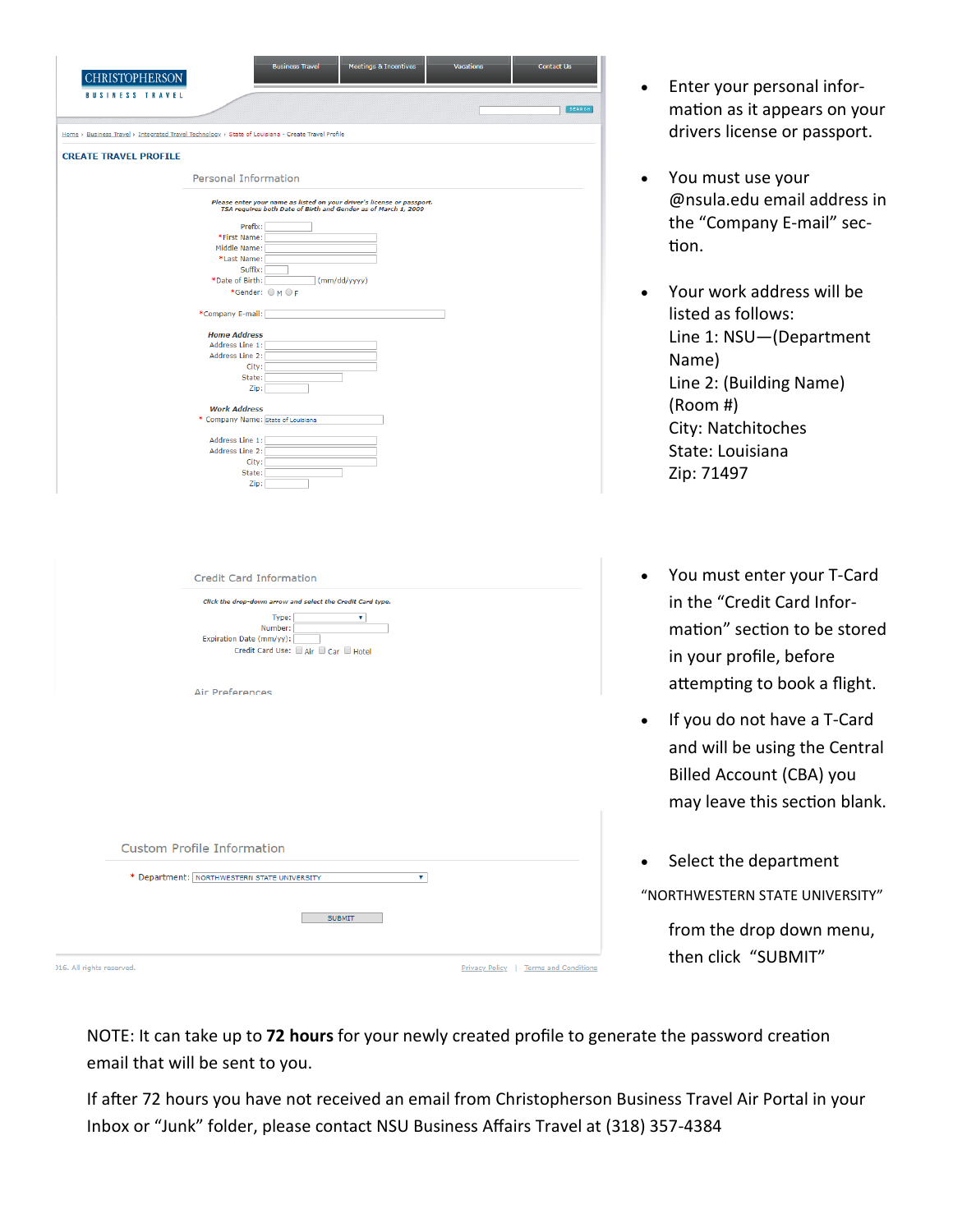| $\geq$ AirPortal'                                                                                   |
|-----------------------------------------------------------------------------------------------------|
| <b>Email Address</b>                                                                                |
| BREELOVEJ@NSULA.EDU                                                                                 |
| <b>Password</b>                                                                                     |
|                                                                                                     |
| <b>Remember me</b>                                                                                  |
| Sign In                                                                                             |
| <b>Forgot Password?</b><br>By signing in, you agree to the Terms and Conditions and Privacy Policy. |

• Log in to AirPortal using your newly created profile information

<https://app.cbtat.com/>

| My Trips |                                                  |                | My Action Items                                     |               |
|----------|--------------------------------------------------|----------------|-----------------------------------------------------|---------------|
|          | Current/Future Past<br>No matching records found | $\Omega$       | <b>Travel Approvals Pending</b><br>(Advisor Booked) |               |
|          |                                                  | $\overline{0}$ | <b>Trips Missing Hotels</b>                         | $\rightarrow$ |
|          |                                                  | $\overline{0}$ | Unused Tickets Expiring >                           |               |
|          |                                                  |                |                                                     |               |
|          |                                                  |                |                                                     |               |
|          |                                                  |                |                                                     |               |
|          | First Prev 1 2 3 4 5  Next Last                  |                |                                                     |               |
|          |                                                  |                |                                                     |               |

• From the dashboard of Air-Portal you will select "Book Travel" from the left hand navigation menu

# **ExairPortal**®

- **A** Dashboards
	- My Travel Dashboard
- $\times$  Trips

 $\bullet$  Da

 $\bullet$  Bo  $\blacktriangledown$  Tra

- **in** Book Travel
	- **Agent Booking Request** Approval Request (Beta) **Book/Manage Online Trips**
- ← Travel Approval
- **I.II** Reporting

### My Travel Dashboard

### My Trips

Current/Future Past

No matching records found

• Next, select "Book/Manage Online Trips" to book online.

### Or

• "Agent Booking Request" to have the Christopherson agent select a flight for you.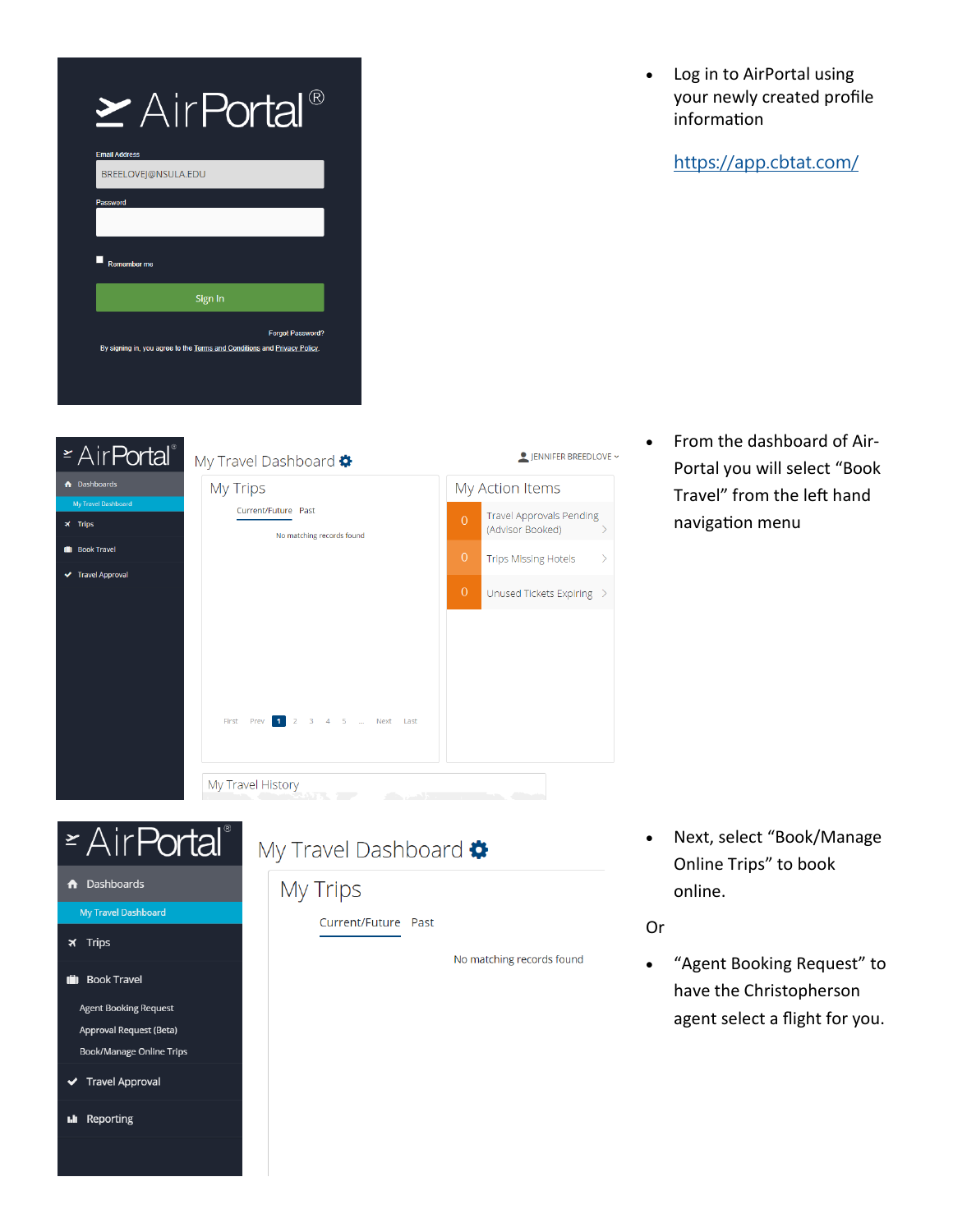| SAP Concur <sup>C</sup>                                                                                           | <b>Travel</b>                                                                            |                                                                                                                                                                                                                                                                                                                                                             | Help $\overline{\phantom{a}}$<br>Profile |
|-------------------------------------------------------------------------------------------------------------------|------------------------------------------------------------------------------------------|-------------------------------------------------------------------------------------------------------------------------------------------------------------------------------------------------------------------------------------------------------------------------------------------------------------------------------------------------------------|------------------------------------------|
| Hello, JENNIFER                                                                                                   |                                                                                          |                                                                                                                                                                                                                                                                                                                                                             | n٥<br><b>View Trips</b>                  |
| <b>TRIP SEARCH</b>                                                                                                |                                                                                          | <b>COMPANY NOTES</b>                                                                                                                                                                                                                                                                                                                                        |                                          |
| Booking for a quest   Book for myself<br>Ω<br>Ω<br><b>Mixed Flight/Train Search</b><br>Round Trip<br>One Way      | Multi City                                                                               | Welcome to the State of Louisiana's online booking tool!<br><b>Thank You for Your Business!</b><br>Please take a moment to review your profile and ensure that your information is complete.<br>Traveling must be for official state business only. Travelers must follow State of Louisiana PPM49<br>(https://www.doa.la.gov/Pages/osp/Travel/Index.aspx). |                                          |
| From $\odot$<br>Departure city, airport or train station<br>To $\Omega$<br>Arrival city, airport or train station | Find an airport   Select multiple airports<br>Find an airport   Select multiple airports | MY TRIPS (0)<br>You currently have no upcoming trips.                                                                                                                                                                                                                                                                                                       | <b>Read more</b><br>$\rightarrow$        |
| Search                                                                                                            |                                                                                          |                                                                                                                                                                                                                                                                                                                                                             |                                          |

• Once you confirm that "Book for Myself" is selected, enter your departure and arrival location, then hit "Search"

| <b>Mixed Flight/Train Search</b>    |                                           |        |                   |                                                |                                            |  |
|-------------------------------------|-------------------------------------------|--------|-------------------|------------------------------------------------|--------------------------------------------|--|
| Round Trip<br>One Way<br>Multi City |                                           |        |                   |                                                |                                            |  |
| From 2                              |                                           |        |                   |                                                |                                            |  |
|                                     | EVV - Evansville Airport - Evansville, IN |        |                   |                                                |                                            |  |
|                                     |                                           |        |                   |                                                | Find an airport   Select multiple airports |  |
| To $Q$                              |                                           |        |                   |                                                |                                            |  |
|                                     |                                           |        |                   | AEX - Alexandria Intl Airport - Alexandria, LA | Find an airport   Select multiple airports |  |
| Depart $\mathcal{O}$                |                                           |        |                   |                                                |                                            |  |
|                                     | $\frac{1}{1111}$ 03/24/2021               | depart |                   | Morning                                        | ±3                                         |  |
| Return $\mathcal{O}$                |                                           |        |                   |                                                |                                            |  |
|                                     | <b>iiii</b> 03/26/2021                    | depart |                   | Morning                                        | ±3<br>▼<br>▼                               |  |
|                                     | Pick-up/Drop-off car at airport           |        |                   |                                                |                                            |  |
|                                     | Find a Hotel                              |        |                   |                                                |                                            |  |
|                                     |                                           |        |                   |                                                |                                            |  |
| Class $Q$                           |                                           |        | Search by         |                                                |                                            |  |
|                                     | Economy class                             |        | Schedule <b>v</b> |                                                |                                            |  |
|                                     |                                           |        |                   |                                                |                                            |  |
|                                     | Flights w/ no double connections          |        |                   |                                                |                                            |  |
|                                     |                                           |        |                   |                                                |                                            |  |
|                                     |                                           |        | <b>Search</b>     |                                                |                                            |  |
|                                     |                                           |        |                   |                                                |                                            |  |

• Enter your departure and arrival times and select "Search"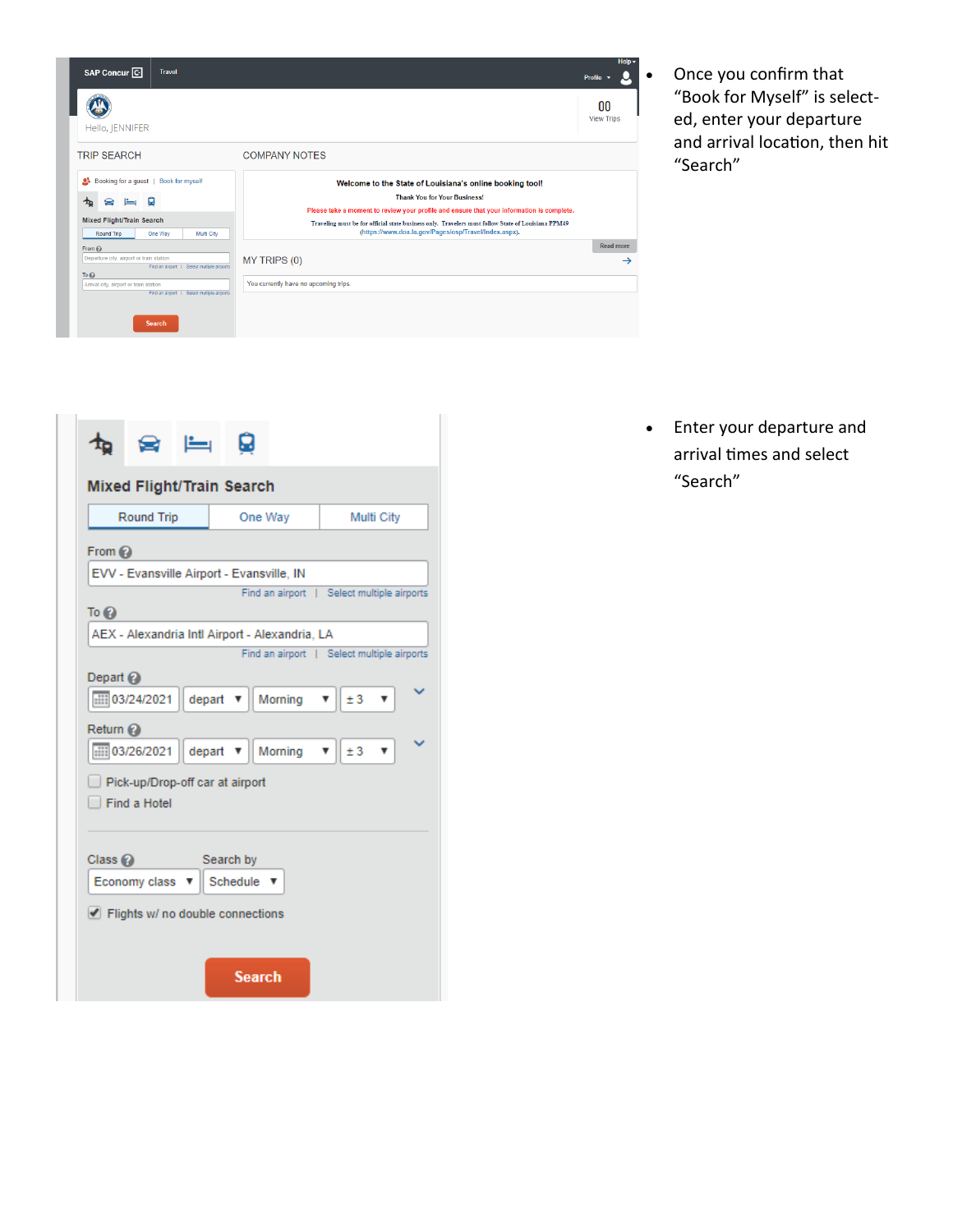

- Flights will then populate and give you the ability to shop by fares or by schedule.
- You can then select the flight that is best suited for your travel needs.

- SAP Concur<sup>C</sup> Travel o Profile  $\star$ Travel Trip Library Templates Tools EVANSVILLE, IN TO ALEXANDRIA, LA **Trip Summary** WED, MAR 24 - FRI, MAR 26 Show matrix Print / Email  $\left(\begin{matrix} 1 \\ 0 \end{matrix}\right)$  Select Flights or Trains **Selected Fare** Round Trin FW-AFX American<br>Airlines<sup>1</sup> Remove **x** Depart: Wed, 03/24/2021<br>Return: Fri, 03/26/2021 06:34a EVV  $\rightarrow$  10:16p AEX 1 stop DFW 15h 42m \$852.41  $\blacksquare$  United<sup>2,3</sup> 07:15a AEX  $\rightarrow$  09:14p EVV 2 IAH/ORD 13h 59m **Finalize Trip** <sup>1</sup> American Airlines 3664 / 3945 operated by Envoy Air As American Eagle<br><sup>2</sup> United 4354 operated by Commutair Dba United Express<br><sup>3</sup> United 3821 operated by Air Wisconsin Dba United Express **Previous Searches** Show all details **Previous Searche**
- Once you select your flight you may get a notification that your selected flight requires justification. This rule is triggered when your selected flights are \$25 more than the lowest available fares.
- Please select the reason that best matches your travel needs. This justification will be kept for recording purposes within the Christopherson system.

|                                                     | <b>Travel Rule Triggered</b>                                                                                                                                        |         |                                             |                    |         |
|-----------------------------------------------------|---------------------------------------------------------------------------------------------------------------------------------------------------------------------|---------|---------------------------------------------|--------------------|---------|
|                                                     | This flight is not in compliance with the following travel rule(s):                                                                                                 |         |                                             |                    |         |
|                                                     | Air fare is at least \$25 greater than the lowest fare in the chosen market. For reporting purposes,<br>please note why you did not select a lower cost fare.       |         |                                             |                    |         |
|                                                     | Please choose the reason for selecting this travel option. If more than one reason applies, choose the most<br>applicable. This reason applies to this entire trip. |         |                                             |                    |         |
| -- Please Choose a Reason --                        |                                                                                                                                                                     |         | ▼                                           |                    |         |
|                                                     |                                                                                                                                                                     |         |                                             |                    |         |
|                                                     |                                                                                                                                                                     |         |                                             |                    |         |
|                                                     | Please explain why you have chosen this flight. NOTE: We will log flights which you did not take.                                                                   |         |                                             |                    |         |
|                                                     |                                                                                                                                                                     |         |                                             |                    |         |
|                                                     |                                                                                                                                                                     |         |                                             |                    |         |
|                                                     |                                                                                                                                                                     |         |                                             |                    |         |
|                                                     |                                                                                                                                                                     |         |                                             |                    |         |
| Cancel<br><b>Save</b>                               |                                                                                                                                                                     |         |                                             |                    |         |
|                                                     |                                                                                                                                                                     |         |                                             |                    |         |
|                                                     |                                                                                                                                                                     |         |                                             |                    |         |
|                                                     |                                                                                                                                                                     |         |                                             |                    |         |
|                                                     | \$852.41                                                                                                                                                            |         |                                             |                    |         |
|                                                     | The least cost logical fare was: \$638.78                                                                                                                           |         |                                             |                    |         |
|                                                     |                                                                                                                                                                     |         |                                             |                    |         |
| The selected fare was:<br>Chosen:<br>Cost: \$852.41 |                                                                                                                                                                     |         |                                             |                    |         |
| <b>Outbound Flight</b>                              |                                                                                                                                                                     |         |                                             |                    |         |
|                                                     | American Airlines 3664 Evansville                                                                                                                                   |         | 03/24/2021 Dallas/Fort                      | 03/24/2021         | Embraer |
|                                                     | Airport (EVV)                                                                                                                                                       | 6:34 AM | Worth Intl                                  | $9:14$ AM          | RJ145   |
|                                                     | American Airlines \ 3945 Dallas/Fort                                                                                                                                |         | Airport (DFW)<br>03/24/2021 Alexandria Intl | 03/24/2021 Embraer |         |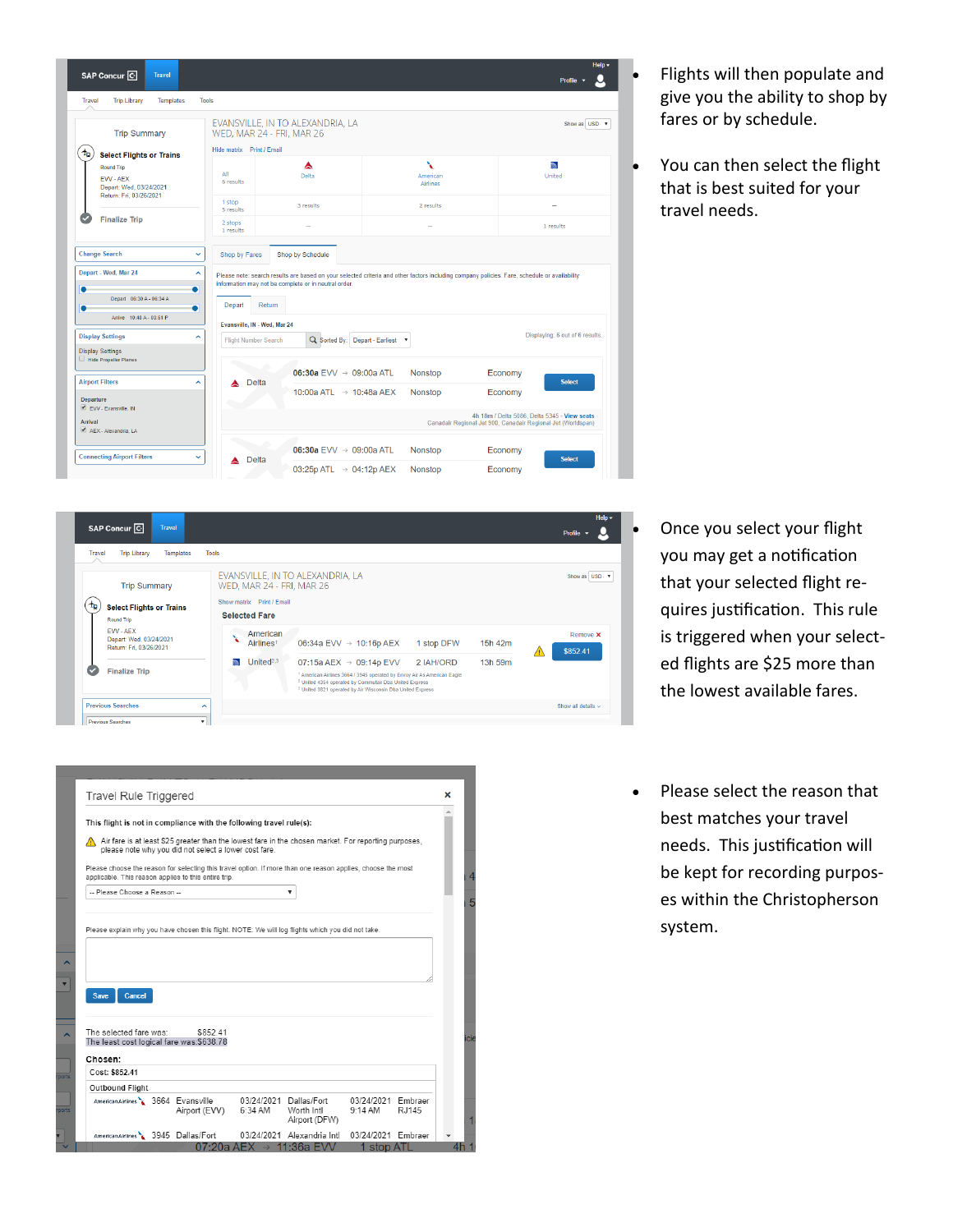| <b>Previous Searches</b><br>ㅅ                                                                          |                             |                                                                                  |                          |                                                                                                                                              | Show all details v              |
|--------------------------------------------------------------------------------------------------------|-----------------------------|----------------------------------------------------------------------------------|--------------------------|----------------------------------------------------------------------------------------------------------------------------------------------|---------------------------------|
| <b>Previous Searches</b><br>$\boldsymbol{\mathrm{v}}$                                                  |                             |                                                                                  |                          |                                                                                                                                              |                                 |
| Load                                                                                                   | Shop by Fares               | Shop by Schedule                                                                 |                          |                                                                                                                                              |                                 |
| <b>Change Search</b><br>$\hat{\phantom{a}}$                                                            |                             |                                                                                  |                          | Please note: search results are based on your selected criteria and other factors including company policies. Fare, schedule or availability |                                 |
| From                                                                                                   |                             | information may not be complete or in neutral order.                             |                          |                                                                                                                                              |                                 |
| EVV - Evansville Airport - Evansville, IN<br>Find an airport   Select multiple airports<br>To:         | <b>Flight Number Search</b> | Q Sorted By:<br>Price - Low to High                                              |                          | $\boldsymbol{\mathrm{v}}$                                                                                                                    | Displaying: 5 out of 6 results. |
| AEX - Alexandria Intl Airport - Alexandria, LA<br>Find an airport   Select multiple airports<br>Depart |                             | 06:30a EVV $\rightarrow$ 10:48a AEX                                              |                          | 1 stop ATL<br>4h 18m                                                                                                                         | \$638.78                        |
| 103/24/2021<br>08:00 an $\tau$ ± 3<br>$dep$ $\P$<br>$\mathbf{v}$                                       | <b>Delta</b>                |                                                                                  |                          |                                                                                                                                              | <b>Hide Fares</b>               |
| Return                                                                                                 |                             | 07:20a AEX $\rightarrow$ 11:36a EVV                                              |                          | 1 stop ATL<br>4h 16m                                                                                                                         |                                 |
| 103/26/2021<br>Morning <b>v</b><br>$dep$ $\Psi$<br>±3<br>۰                                             |                             |                                                                                  |                          |                                                                                                                                              | Hide all details ^              |
| Class <sub>(2)</sub><br>Search by<br>Economy class<br>Schedule V<br>$\overline{\mathbf{v}}$            | <b>DEPART</b>               | X Wed, Mar 24 - Evansville, IN to Alexandria, LA / 1h 00m layover in Atlanta, GA |                          |                                                                                                                                              | Hide details $\wedge$           |
| Flights w/ no double connections                                                                       |                             | Wed. Mar 24 $06:30a$ EVV $\rightarrow$ 09:00a ATL                                | 1h 30m                   | Delta 5086 <sup>®</sup> View seats                                                                                                           |                                 |
|                                                                                                        |                             |                                                                                  |                          | Canadair Regional Jet 900                                                                                                                    |                                 |
| <b>Search</b>                                                                                          |                             | Layover in Atlanta, GA                                                           | 1h 00m                   | Atlanta Hartsfield-Jackson Intl Airport                                                                                                      |                                 |
| Depart - Wed, Mar 24<br>ㅅ                                                                              |                             | 10:00a ATL $\rightarrow$ 10:48a AEX                                              | 1h 48m                   | Delta 5345 <sup>®</sup> View seats<br>Canadair Regional Jet                                                                                  |                                 |
| Depart 06:30 A - 06:34 A                                                                               | <b>RETURN</b>               | K Fri, Mar 26 - Alexandria, LA to Evansville, IN / 1h 01m layover in Atlanta, GA |                          |                                                                                                                                              | Hide details $\wedge$           |
| ٠<br>Arrive 10:48 A - 03:51 P                                                                          | Fri. Mar 26                 | 07:20a AEX $\rightarrow$ 10:04a ATL                                              | 1h 44m                   | Delta 5144 <sup>®</sup> View seats<br>Canadair Regional Jet                                                                                  |                                 |
| Return - Fri, Mar 26<br>$\sim$                                                                         |                             | Layover in Atlanta, GA                                                           | $1h$ $01m$               | Atlanta Hartsfield-Jackson Intl Airport                                                                                                      |                                 |
| ٠<br>Depart 06:00 A - 10:30 A<br>٠                                                                     |                             | 11:05a ATI $\rightarrow$ 11:36a EVV                                              | 1h 31m                   | Delta 5338 <sup>®</sup> View seats<br>Canadair Regional Jet                                                                                  |                                 |
| Arrive 11:36 A - 09:12 P                                                                               |                             |                                                                                  |                          |                                                                                                                                              |                                 |
| Price<br>^                                                                                             | <b>Fare Details</b>         |                                                                                  | <b>Free Checked Bags</b> | Refundable                                                                                                                                   |                                 |
|                                                                                                        | Main Cabin (U, U, H, H)     |                                                                                  |                          |                                                                                                                                              |                                 |
| Price \$638.78 - \$981.89                                                                              | Rules Benefits/Services     |                                                                                  | $\theta$                 | <b>No</b>                                                                                                                                    | \$638.78                        |

• If the Travel Rule is not triggered, or if you complete the justification process, then you will select the total amount next to the green check mark.

| SAP Concur <sup>C</sup><br><b>Travel</b>           |                       |                                                                                  |                       |                                                  | Help $\blacktriangledown$<br>Profile |
|----------------------------------------------------|-----------------------|----------------------------------------------------------------------------------|-----------------------|--------------------------------------------------|--------------------------------------|
| <b>Trip Library</b><br><b>Templates</b><br>Travel  | <b>Tools</b>          |                                                                                  |                       |                                                  |                                      |
| <b>Trip Summary</b>                                |                       | Review and Reserve Flight                                                        |                       |                                                  |                                      |
| <b>Flights Selected</b><br><b>Round Trip</b>       | <b>REVIEW FLIGHTS</b> |                                                                                  |                       |                                                  |                                      |
| FW-AFX                                             | <b>DEPART</b>         | X Wed, Mar 24 - Evansville, IN to Alexandria, LA / 1h 00m layover in Atlanta, GA | Hide details $\wedge$ |                                                  |                                      |
| Depart: Wed, 03/24/2021<br>Return: Fri. 03/26/2021 | Wed, Mar 24           | 06:30a EVV → 09:00a ATL                                                          | 1h 30m                | Delta 5086<br>Canadair Regional Jet 900          |                                      |
| <b>Finalize Trip</b>                               |                       | Layover in Atlanta, GA                                                           | 1h 00m                | Atlanta Hartsfield-Jackson Intl Airport          |                                      |
|                                                    |                       | 10:00a ATL $\rightarrow$ 10:48a AEX                                              | 1h 48m                | Delta 5345<br>Canadair Regional Jet              |                                      |
|                                                    | <b>RETURN</b>         | K Fri, Mar 26 - Alexandria, LA to Evansville, IN / 1h 01m layover in Atlanta, GA |                       |                                                  | Hide details $\wedge$                |
|                                                    | Fri. Mar 26           | 07:20a AEX $\rightarrow$ 10:04a ATL                                              | 1h 44m                | Delta 5144 <sup>®</sup><br>Canadair Regional Jet |                                      |
|                                                    |                       | Lavover in Atlanta, GA                                                           | $1h$ $01m$            | Atlanta Hartsfield-Jackson Intl Airport          |                                      |
|                                                    |                       | 11:05a ATI $\rightarrow$ 11:36a EVV                                              | 1h 31m                | Delta 5338 <sup>®</sup><br>Canadair Regional Jet |                                      |

• Verify that all of your flight information is correct.